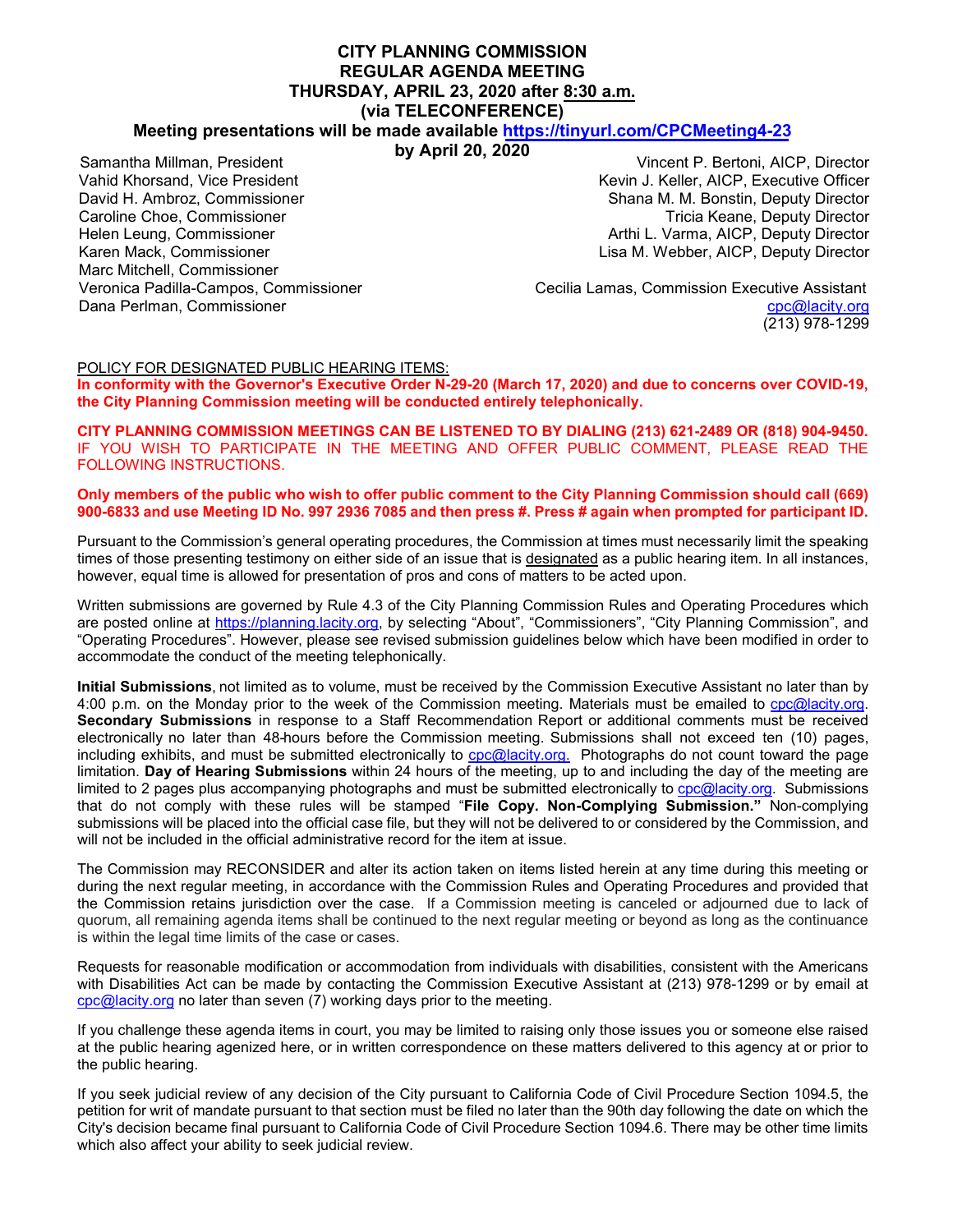Agendas and Adopted Minutes are available on line at http://planning.lacity.org, by selecting "About", "Commissions, Boards & Hearings", filter by "City Planning Commission". For additional information regarding the format of this telephonic public meeting, please visit our website at http://planning.lacity.org.

#### *Información en español acerca de esta junta puede ser obtenida llamando al (213) 978-1300*

### 1. **DIRECTOR'S REPORT AND COMMISSION BUSINESS**

- Update on City Planning Commission Status Reports and Active Assignments
- Legal actions and issues update
- Other Items of Interest
- Advance Calendar
- Commission Requests
- Meeting Minutes March 12, 2020

# 2. **NEIGHBORHOOD COUNCIL PRESENTATION**

Presentation by Neighborhood Council representatives on any Neighborhood Council resolution, or community impact statement filed with the City Clerk, which relates to any agenda item listed or being considered on this agenda. The Neighborhood Council representative shall provide the Board or Commission with a copy of the Neighborhood Council's resolution or community impact statement by email to cpc@lacity.org. THESE PRESENTATIONS WILL BE TAKEN AT THE TIME THE AGENDA ITEM IS CALLED FOR CONSIDERATION.

#### 3. **GENERAL PUBLIC COMMENT**

The Commission shall provide an opportunity in open meetings for the public to address it **on nonagenda items**, for a cumulative total of up to thirty (30) minutes, on items of interest to the public that are within the subject matter jurisdiction of the Commission.

**Members of the public who wish to offer public comment to the City Planning Commission should call (669) 900-6833 and use Meeting ID No. 997 2936 7085 and then press #. Press # again when prompted for participant ID.**

#### 4. **RECONSIDERATIONS**

- a. **MOTIONS TO RECONSIDER -** The Commission may make a motion to reconsider a Commission Action on any agenda items from its previous meeting, consistently with the Commission Rule 8.3, provided the Commission retains jurisdiction over the matter.
- b. **MERITS OF ANY ITEM THE COMMISSION HAS VOTED TO RECONSIDER –** If a majority of the Commission has approved a motion to reconsider a Commission Action, the Commission may address the merits of the original Commission Action.

#### 5. **CONSENT CALENDAR** (5a)

Consent Calendar items are considered to be not controversial and will be treated as one agenda item. The Consent Calendar will be enacted by one motion. There will be no separate discussion of these items unless the item is removed from the Consent Calendar, in which event the item will be considered as time allows on the regular agenda.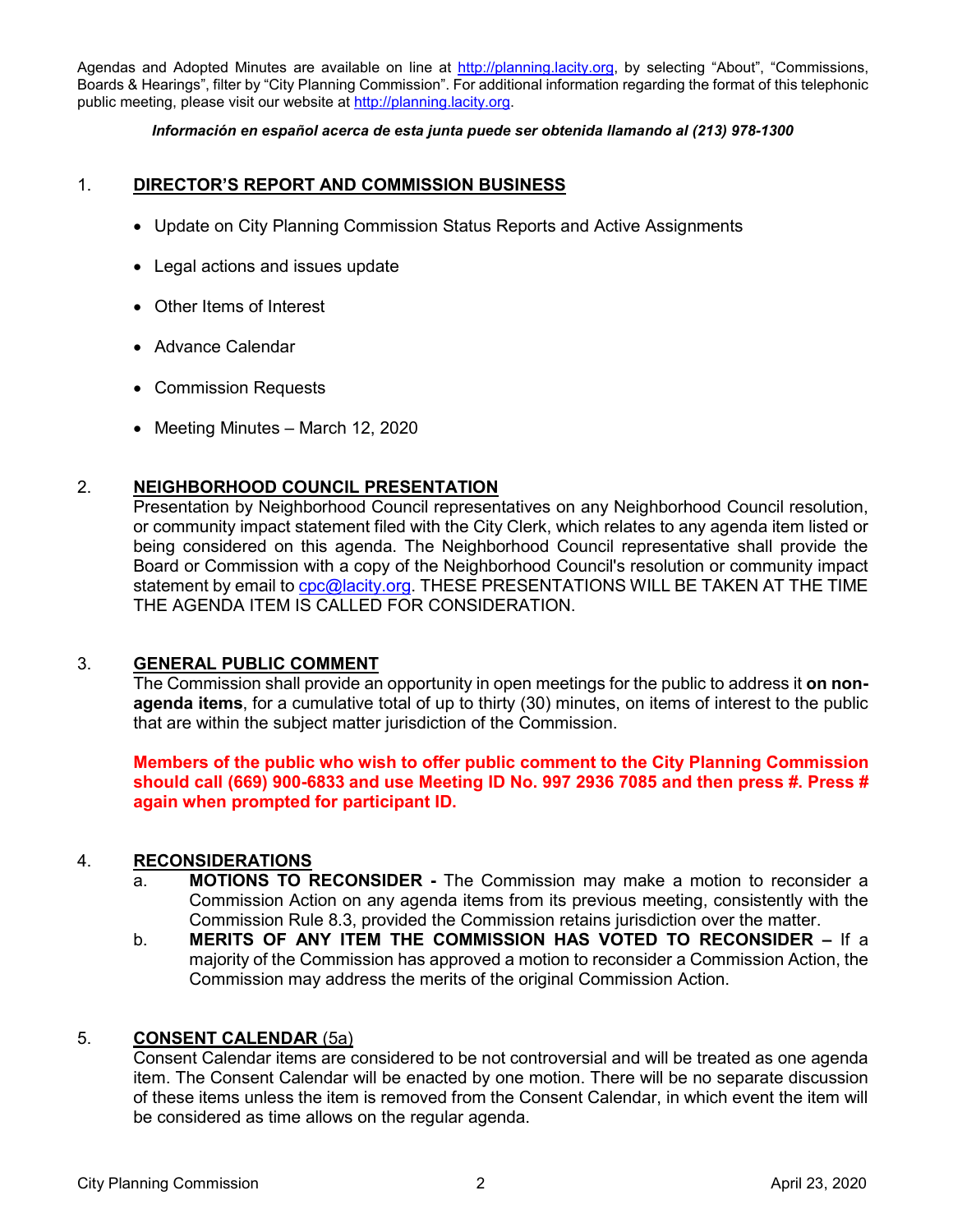**PUBLIC HEARING** – Completed January 16, 2020

**PROJECT SITE:** 1309 – 1331 South Pacific Avenue

### **PROPOSED PROJECT:**

Construction of a four-story, 45-foot and five-inch tall residential building comprised of 102 dwelling units (including 12 Very Low Income units). The Project will be approximately 83,158 square feet in floor area with a Floor Area Ratio (FAR) of 2.65:1. The Project will provide 127 parking spaces in two subterranean levels. The site is currently improved with three vacant commercial structures, with 26 trees on the subject site and four trees along the public right-of-way, all of which will be removed to clear the lot. The Project will also involve the grading of approximately 2,500 cubic yards of soil.

#### **REQUESTED ACTIONS:**

- 1. Pursuant to CEQA Guidelines, Article 19, Section 15332, Class 32, an Exemption from CEQA, and that there is no substantial evidence demonstrating that an exception to a categorical exemption pursuant to CEQA Guidelines, Section 15300.2 applies;
- 2. Pursuant to Section 12.22 A.25(g)(3) of the Los Angeles Municipal Code (LAMC), a Density Bonus Compliance Review to permit the construction of a project totaling 102 dwelling units, including 12 dwelling units for Very Low Income Household occupancy for a period of 55 years, with the following requested On- and Off-Menu Incentives:
	- a. A 2.65:1 FAR in lieu of the 1.5:1 otherwise permitted by the C2-1XL-CPIO Zone and San Pedro Community Plan Implementation Overlay (CPIO) Section IV-2.B;
	- b. A 20 percent reduction in the required open space, to allow 8,831 square feet in lieu of the 10,950 square feet otherwise required by LAMC Section 12.21 G; and
	- c. A five-foot rear yard setback in lieu of the 16 feet otherwise required by the C2-1XL-CPIO Zone.
- 3. Pursuant to LAMC Section 12.22 A.25(g)(3), the following one Waiver of Development Standards:
	- a. A 45-foot and five-inch building height in lieu of the 30 feet otherwise permitted by the C2- 1XL-CPIO Zone and CPIO Section IV-2.A.2; and
- 4. Pursuant to LAMC Section 16.05, a Site Plan Review for a development project which creates, or results in an increase of, 50 or more dwelling units.

**Applicant:** RKD 13 PAC., LP

Representative: Jonathan Lonner, Kristen Lonner, Josh Guyer, and Dave Zohn, Burns & Bouchard, Inc.

**Staff:** Connie Chauv, City Planner [connie.chauv@lacity.org](mailto:connie.chauv@lacity.org) (213) 978-0016

# 6. **[CPC-2015-4557-MCUP-CUX-TDR-SPR-DD](https://planning.lacity.org/odocument/032acb5d-ed67-49dd-9f23-3da567087365/CPC-2015-4557_(4).pdf)** Council District: 14 – Huizar

CEQA:ENV-2015-4558-EIR; SCH No. 2016061048 Last Day to Act: 04-23-20 Plan Area: Central City Continued from: 02-13-20 Related Case: VTT-73966-CN-1A 03-12-20

**PUBLIC HEARING** – Completed October 10, 2019

**PROJECT SITE:** 813 – 815 West Olympic Boulevard; 947 – 951 South Figueroa Street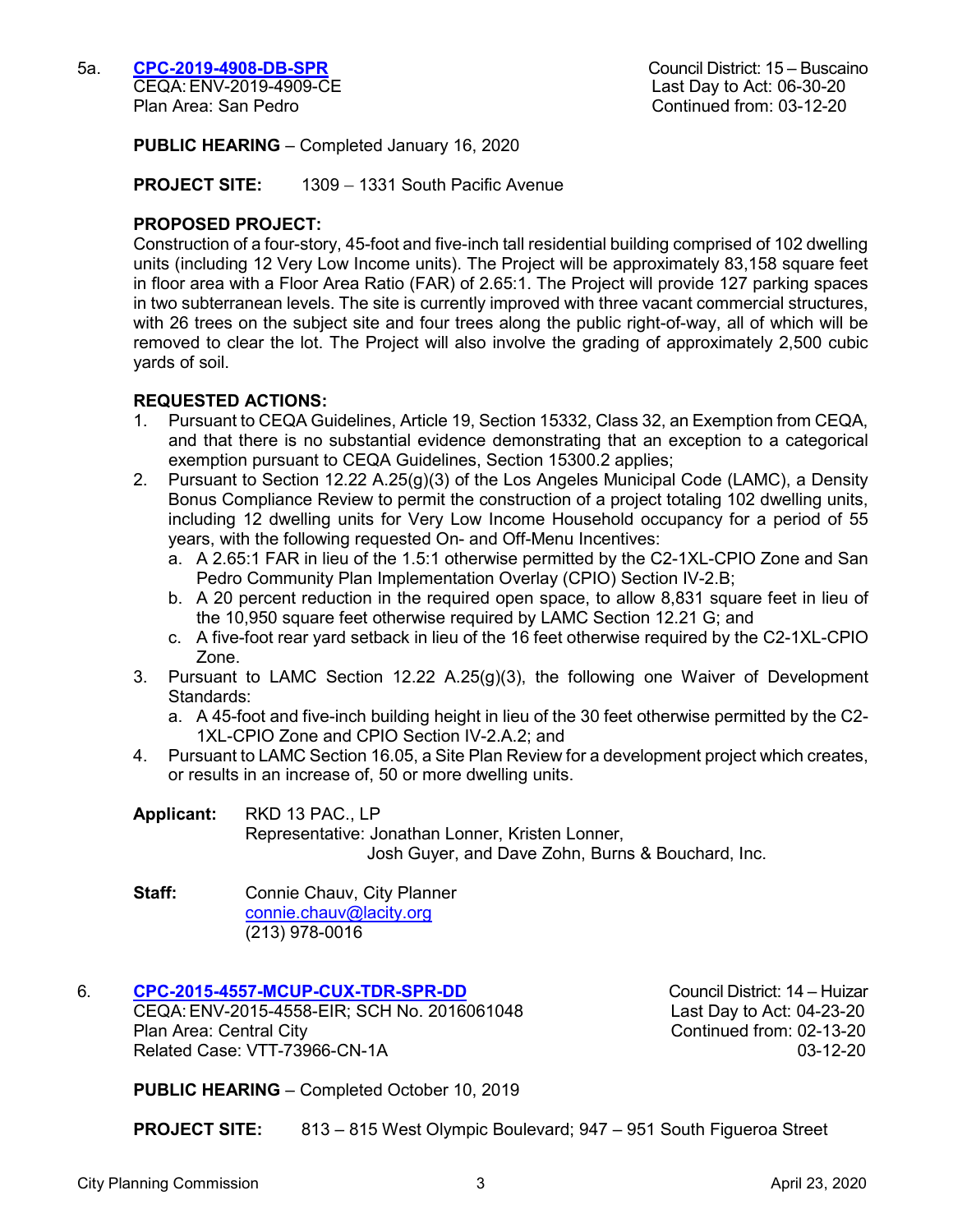# **PROPOSED PROJECT:**

Demolition and removal of all existing development on the Project Site and development of a single 57-story high-rise building containing up to 65,074 square feet of retail/commercial space (in three stories); 33,498 square feet of office space (in six stories); 10,801 square feet of hotel conference center/ballroom space (on one story); 8,448 square feet of residential condominium amenities (on the same story as the hotel conference center); 373 hotel rooms (216,065 square feet in 17 stories, including lobby/amenities level); 374 residential condominium units (435,731 square feet in 24 stories); and 9,556 square feet of penthouse amenity area (in two stories) for a project total of 779,173 square feet of total floor area. A six-level subterranean parking garage would be located beneath the building, and eight levels of above ground parking would be provided within the podium level of the building. Six levels of the above ground parking would be wrapped with office uses on the Olympic Boulevard street frontage. Two additional stories dedicated to mechanical facilities would also be included in the proposed structure. The Project proposes a floor area ratio (FAR) of up to 13:1.

# **REQUESTED ACTIONS:**

- 1. Recommend, that the City Council find the City Council has reviewed and considered the information contained in the Environmental Impact Report prepared for this project, which includes the Draft EIR, No. ENV-2015-4558-EIR (SCH No. 2016061048) dated, October 4, 2018, the Final EIR, dated August 14, 2019 and Errata, dated September 2019 (Olympic Tower Project EIR), as well as the whole of the administrative record;
- 2. Recommend that the City Council CERTIFY that:
	- a. The Olympic Tower Project EIR has been completed in compliance with the California Environmental Quality Act (CEQA);
	- b. The Olympic Tower Project EIR was presented to the City Council as a decision-making body of the lead agency; and
	- c. The Olympic Tower Project EIR reflects the independent judgment and analysis of the lead agency;
- 3. Recommend the City Council ADOPT the following:
	- a. The related and prepared Olympic Tower Project Environmental Findings;
	- b. The Statement of Overriding Considerations; and
	- c. The Mitigation Monitoring Program prepared for the Olympic Tower Project EIR; and
- 4. Pursuant to Section 14.5.6 of the Los Angeles Municipal Code (LAMC), recommend the City Council approve a Transfer of Floor Area Rights (TFAR) for the transfer of greater than 50,000 square feet of floor area, to allow for the transfer of up to 455,161 square feet of floor area from the City of Los Angeles Convention Center (Donor Site) located at 1201 South Figueroa Street, to the Project Site (Receiver Site), and to allow for the transfer of up to 101,826 square feet of floor area from the Grand Central Square (a Private Donor Site), located at 320 W. 3rd Street, to the Project Site (Receiver Site), thereby permitting a maximum of 13:1 FAR in lieu of the otherwise permitted 6:1 FAR.

# **ON OCTOBER 10, 2019, THE CITY PLANNING COMMISSION TOOK THE FOLLOWING ACTIONS:**

# **VTT-73966-CN-1A**

- 1. Found that the City Planning Commission has reviewed and considered the information contained in the Environmental Impact Report prepared for the Olympic Tower Project EIR, which includes ENV-2015-4558-EIR (SCH No. 2016061048) dated October 4, 2018, the Final EIR, dated August 14, 2019, and the Errata, dated September 2019),. and **Certified** the following:
	- a. The Olympic Tower Project EIR has been completed in compliance with the California Environmental Quality Act (CEQA);
	- b. The Olympic Tower Project EIR was presented to the City Planning Commission as a decision-making body of the leady agency; and
	- c. The Olympic Tower Project EIR reflects the independent judgement and analysis of the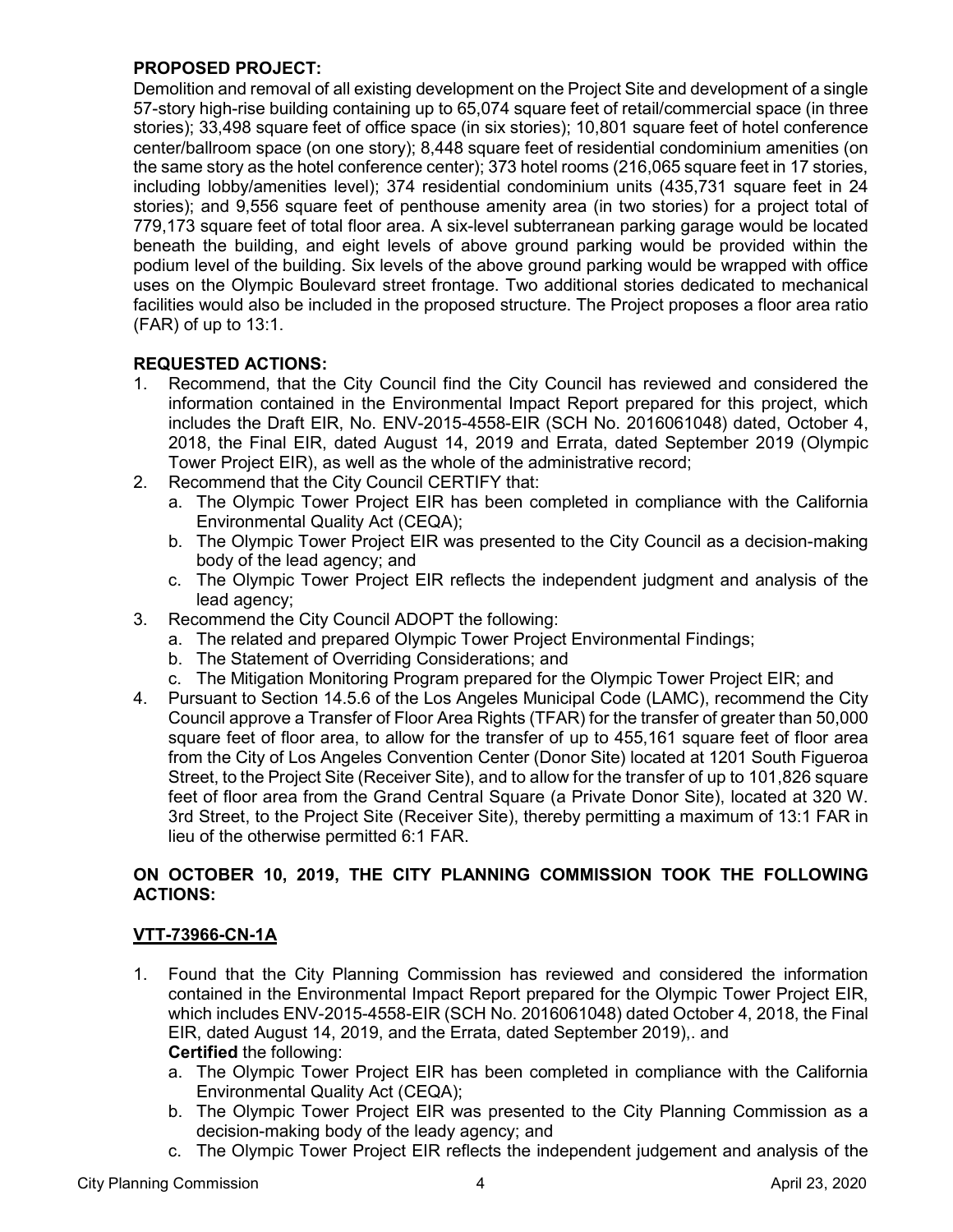lead agency;

**Adopted** the following:

- a. The related and prepared Olympic Tower Project EIR Environmental Findings
- b. The Statement of Overriding Considerations; and
- c. The Mitigation Monitoring Program prepared for the Olympic Tower Project EIR;
- 2. Denied the appeal and sustained the Advisory Agency's decision to approve, pursuant to LAMC Sections 17.03 and 17.15, a Vesting Tentative Tract Map No. 73966 for the Project;
- 3. Adopted the Conditions of Approval; and
- 4. Adopted the Findings.

# **CPC-2015-4557-MCUP-CUX-TDR-SPR-DD**

- 1. Continued the Commission's action related to the TFAR until the Agency Board acts on the requested TFAR Plan and Public Benefits Payment;
- 2. Found, based on the independent judgment of the decision-maker, after consideration of the whole of the administrative record, the project was assessed in the previously certified Olympic Tower Project Environmental Impact Report No. ENV-2015-4558-EIR, certified in conjunction with actions on VTT-73966-CN-1A, and pursuant to CEQA Guidelines, Sections 15162 and 15164, no subsequent EIR, negative declaration, or addendum is required for approval of the project;
- 3. Approved a Master Conditional Use Permit to permit the sale and dispensing of a full line of alcoholic beverages for on-site consumption at up to 16 premises and up to four premises for off-site consumption;
- 4. Approved a Conditional Use Permit to allow dancing within commercial areas;
- 5. Approved a Director's Decision to provide less than one on-site tree per four residential dwelling units (63 trees in lieu of 94 trees);
- 6. Approved a Director's Decision to provide short-term bicycle parking inside a building and short-term and long-term bicycle parking on a level other than the ground floor or nearest floor to the ground floor in a parking garage;
- 7. Approved a Site Plan Review for a project resulting in an increase of 50 or more dwelling units;
- 8. Adopted the Conditions of Approval; and
- 9. Adopted the Findings.

NOTE: A letter of decision was issued on the City Planning Commission's actions on case VTT-73966-CN-1A, which was subsequently appealed on October 25, 2019 and October 31, 2019. These second-level appeals are currently pending City Council action. No letters of decision have yet been issued on the City Planning Commission's October 10, 2019 actions on case CPC-2015- 4557-MCUP-CUX-TDR-SPR-DD.

- **Applicant:** Olymfig26, LLC Representative: Anne Williams, PSOMAS
- **Staff:** Sergio Ibarra, City Planner [sergio.ibarra@lacity.org](mailto:sergio.ibarra@lacity.org) (213) 473-9985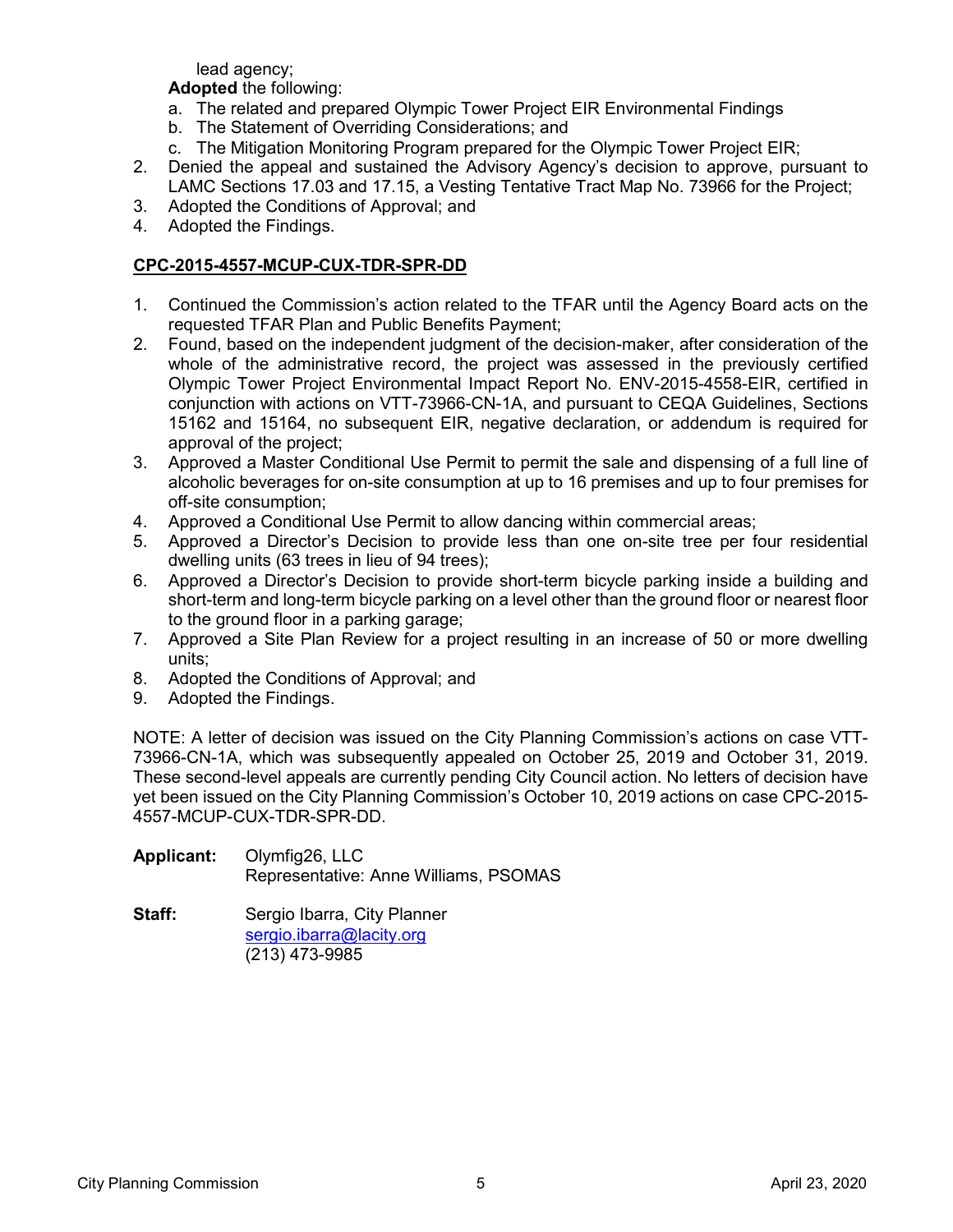# **PUBLIC HEARING REQUIRED**

**PROJECT SITE:** 10306 – 10330 Santa Monica Boulevard

#### **PROPOSED PROJECT:**

Construction of a six-story multi-family structure with 91 apartment units (including 11 units set aside for Very Low-Income Households) over one level of basement parking across five contiguous lots that make up the project site. The structure will contain 97,697 square feet of floor area, 68 parking spaces, 80 bicycle spaces, and 9,060 square feet of open space. All of the existing structures onsite will be demolished to accommodate the new structure. Approximately 12,245 cubic yards of soil is proposed to be exported from the project site.

#### **REQUESTED ACTIONS:**

- 1. Pursuant to CEQA Guidelines Section 15332, Class 32, an Exemption from CEQA, and that there is no substantial evidence demonstrating that an exception to a categorical exemption pursuant to CEQA Guidelines, Section 15300.2 applies;
- 2. Pursuant to Section 12.22 A.25 of the Los Angeles Municipal Code (LAMC), a Density Bonus Compliance Review to permit the construction of a project totaling 91 units, including 11 units set aside as restricted affordable units for Very Low-Income households with the following requested Incentives and Waivers:
	- a. Pursuant to LAMC Section 12.22 A.25 $(g)(2)$ , an On-Menu Incentive to permit a 20 percent reduction in open space to 9,060 square feet in lieu of 11,325 square feet;
	- b. Pursuant to LAMC Section 12.22 A.25(g)(3), an Off-Menu Incentive to permit a floor area ratio of 3.93:1 in lieu of a floor area ratio of 1.5:1 for a total of 97,697 square feet of floor area;
	- c. Pursuant to LAMC Section 12.22 A.25(g)(3), an Off-Menu Incentive to permit a height of 72 feet in lieu of 45 feet as a measured from the highest point of the roof structure or parapet wall to the elevation of the ground surface which is vertically below this point of measurement (84 feet as measured from grade in lieu of 57 feet) as permitted in LAMC Section 12.21.1 B(2) as the project site has an elevation differential of approximately 22.5 feet;
	- d. Pursuant to LAMC Section 12.22 A.25(g)(3), a Waiver of Development Standard to permit an easterly side yard of 0 feet in lieu of 9 feet;
	- e. Pursuant to LAMC Section 12.22 A.25(g)(3), a Waiver of Development Standard to permit a westerly side yard of 0 feet in lieu of 9 feet; and
	- f. Pursuant to LAMC Section 12.22 A.25(g)(3), a Waiver of Development Standard to permit a rear yard of 10 feet in lieu of 18 feet.
- **Applicant:** Lou Jacobs, CLG Apartment Fund Manager, LLC Representative: Matt Dzurec, Armbruster Goldsmith & Delvac LLP
- **Staff:** Bradley Furuya, City Planning Associate [bradley.furuya@lacity.org](mailto:bradley.furuya@lacity.org) (213) 847-3642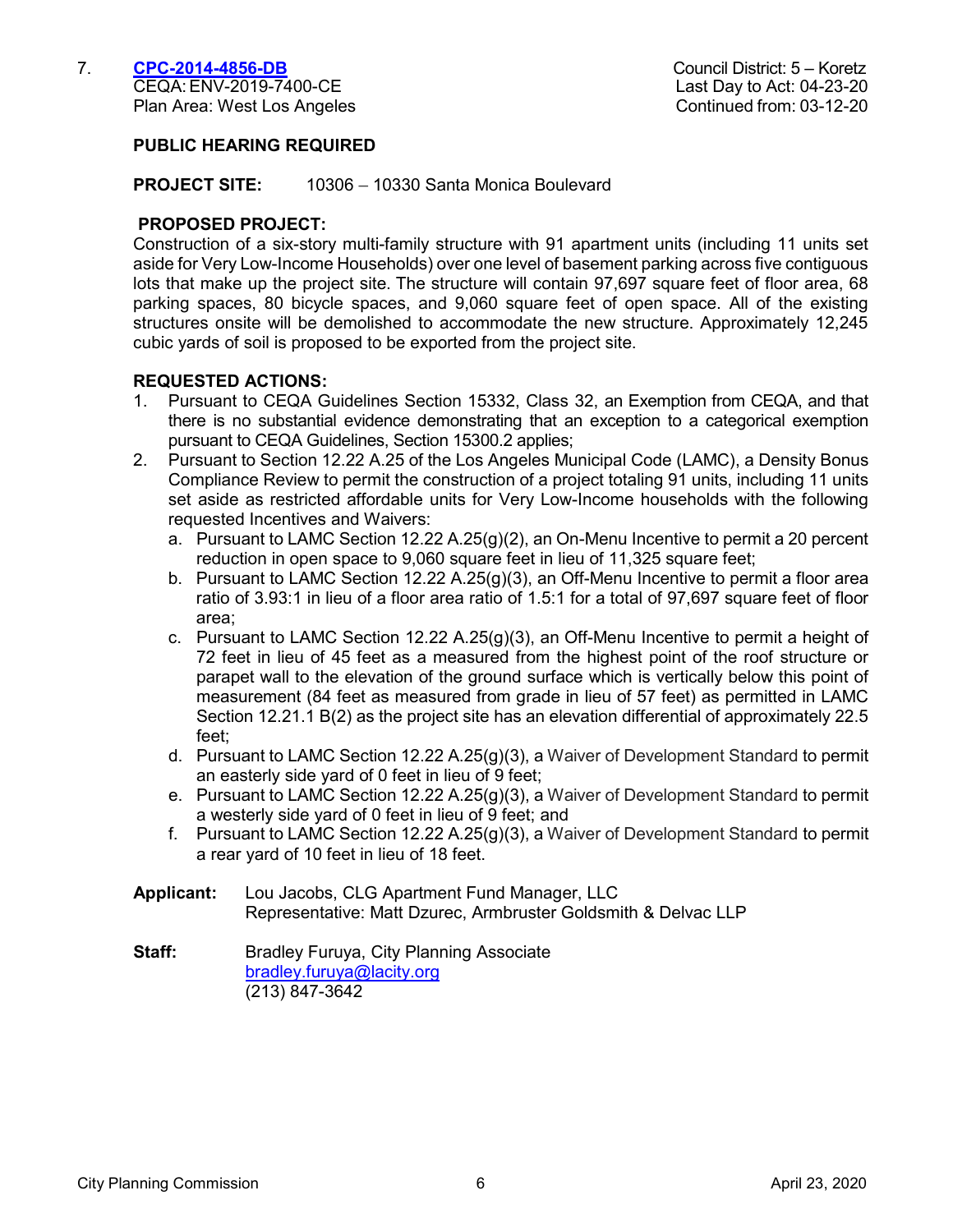CEQA: ENV-2019-4005-CE Plan Area: West Los Angeles Continued from: 03-12-20

### **PUBLIC HEARING REQUIRED**

**PROJECT SITE:** 1721 – 1723 Colby Avenue

### **PROPOSED PROJECT:**

Construction, use, and maintenance of a five-story, 56-foot tall residential building containing 34 residential dwelling units (including four Very Low Income and two Low Income units). The building will be approximately 56,570 square feet of floor area, with a Floor Area Ratio (FAR) of approximately 3.94:1. The Project proposes a total of 56 vehicle parking spaces in one subterranean parking level. The existing multi-family and single-family structures are proposed to be demolished. The Project will require the grading of approximately 11,055 cubic yards of soil.

#### **APPEAL:**

Appeal of the January 6, 2020, Director of Planning's determination which:

- 1. Determined, based on the whole of the administrative record, the Project is exempt from the CEQA pursuant to CEQA Guidelines, Article 19, Sections 15304, Class 4 and 15332, Class 32, and there is no substantial evidence demonstrating that an exception to a categorical exemption pursuant to CEQA Guidelines, Section 15300.2 applies;
- 2. Approved, pursuant Section 12.22 A.25 of the Los Angeles Municipal Code, the following three incentives requested by the applicant for a project totaling 34 dwelling units, reserving four units for Very Low Income and two units for Low Income household occupancy for a period of 55 years:
	- a. Yard/Setback. A 20 percent decrease from the front yard requirement, allowing 12 feet in lieu of 15 feet;
	- b. Floor Area Ratio. A maximum 35 percent increase in the allowable Floor Area Ratio, allowing a total floor area ratio of 3.94:1 in lieu of 3:1; and
	- c. Height. An 11-foot increase in the height requirement, allowing 56 feet in height in lieu of the otherwise allowable 45 feet; and
- 3. Adopted the Conditions of Approval and Findings.

**Applicant:** 1721 Colby Ave., LP Representative: Janet Nass

**Appellants:** Eleni Hioureas, 11554 Iowa HOA

Kevin Ma, Woodridge I HOA

Elizabeth Rollice, Brentwood Terrace Condominium Association

**Staff:** Connie Chauv, City Planner [connie.chauv@lacity.org](mailto:connie.chauv@lacity.org) (213) 978-0016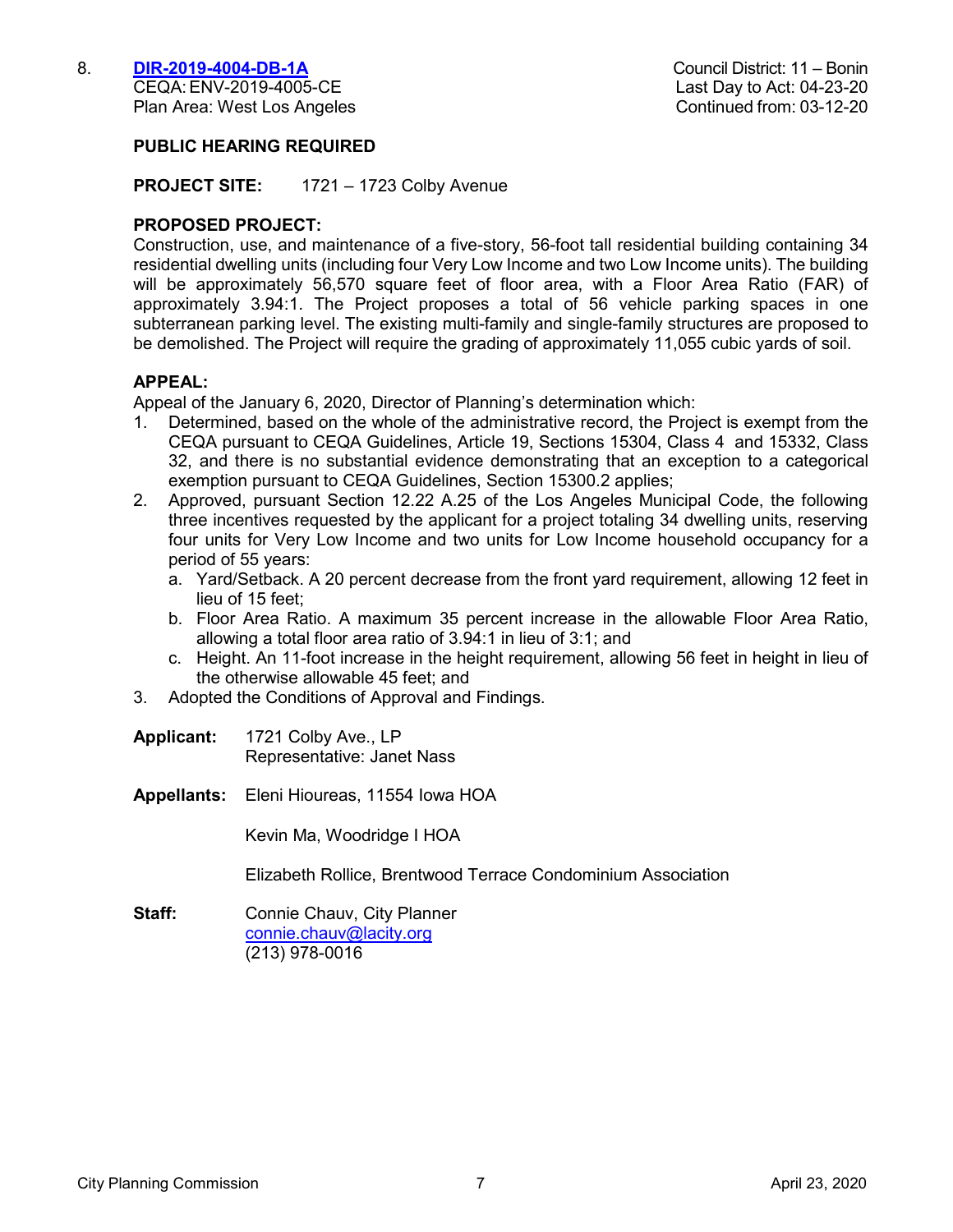CEQA: ENV-2018-5926-CE Plan Area: South Los Angeles Continued from: 03-12-20

### **PUBLIC HEARING REQUIRED**

**PROJECT SITE:** 1537 South Wilton Place

### **PROPOSED PROJECT:**

Demolition of an existing two-story, single family dwelling on the site and development of a fivestory residential building with 21 dwelling units with two units for Extremely Low Income Households for a period of 55 years, and 35 vehicle parking spaces with requested incentives.

### **APPEAL:**

Appeal of the December 4, 2019, Director of Planning's determination which:

- 1. Determined, based on the whole of the administrative record, that the Project is exempt from the CEQA Guidelines, Article 19, Section 15332, Class 32 and that there is no substantial evidence demonstrating that an exception to a categorical exemption pursuant to CEQA Guidelines, Section 15300.2 applies;
- 2. Approved, pursuant to Section 12.22 A.31 of the Los Angeles Municipal Code (LAMC), a Transit Oriented Communities Compliance Review for a project totaling 21 dwelling units, in a five story building with at-grade and basement parking, reserving two units for Extremely Low Income Households for a period of 55 years, and with the following requested incentives:
	- a. Height. An 11-foot increase in the building height, allowing 56 feet in lieu of the maximum 45 feet per the R3-1-O-CPIO zone;
	- b. Yard/Setback. A 25 percent reduction in the required side yard setback, allowing a sixfoot side yard setback in lieu of the otherwise eight-foot required per the R3 zone; and
	- c. Open Space. A 25 percent decrease from the open space requirement, allowing 2,140 square feet in lieu of the otherwise required 2,675 square feet; and
- 3. Adopted the Conditions of Approval and Findings.
- **Applicant:** Gabriel Fedida, Wilton Place 2018, LLC Representative: KSK Design, Inc.
- **Appellant:** Virginia Stevenson and Andre Hart
- **Staff:** Helen Jadali, Planning Assistant [helen.jadali@lacity.org](mailto:helen.jadali@lacity.org) (213) 978-1339

# 10. **[CPC-2019-6269-CU-F-ACI](https://planning.lacity.org/odocument/71567467-d4af-4fd1-a525-6b1e5435de7d/CPC-2019-6269.pdf)** Council District: 12 – Lee

CEQA: ENV-2019-6272-CE Last Day to Act: 05-28-20 Plan Area: Reseda – West Van Nuys

**PUBLIC HEARING** – Completed February 18, 2020

**PROJECT SITE:** 18600 – 18618 West Lanark Street

#### **PROPOSED PROJECT:**

Construction, use, and maintenance of a new public charter middle school (Valley Charter Middle School) with a maximum enrollment of 450 students in Grades 6 through 8 on a currently vacant site. Proposed improvements include a two-story building encompassing approximately 22,729 square feet and with a maximum building height of 33 feet, a surface parking lot with 50 vehicle parking spaces, and a basketball court and a half-football field.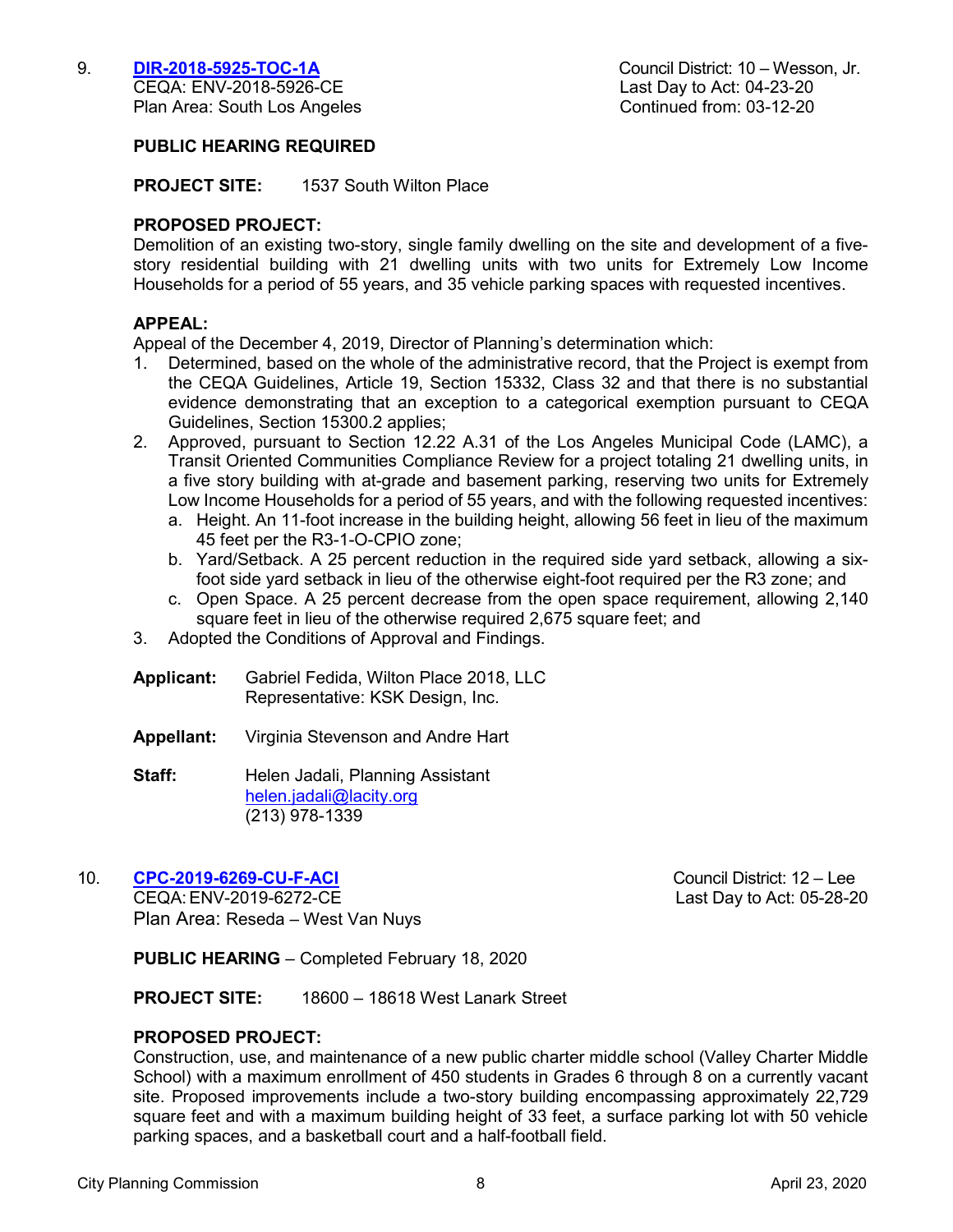# **REQUESTED ACTIONS:**

- 1. Pursuant to CEQA Guidelines, Section 15332, an Exemption from CEQA, and that there is no substantial evidence demonstrating that an exception to a categorical exemption pursuant to CEQA Guidelines, Section 15300.2 applies;
- 2. Pursuant to Sections 12.24 U.24 and 12.24 F of the Los Angeles Municipal Code (LAMC), a Conditional Use Permit to allow the construction, use, and maintenance of a public charter school for Grades 6 through 8 in the (T)RS-1 Zone with deviations in the height and area requirements, as follows:
	- a. A deviation to allow a maximum building height of 33 feet in lieu of the 28 feet otherwise permitted by LAMC Section 12.21.1; and
	- b. A deviation to allow an easterly side yard setback of eight feet in lieu of the 10 feet otherwise required by LAMC Section 12.21 C.3(b);
- 3. Pursuant to LAMC Section 12.24 X.7, a Zoning Administrator's Determination to permit the construction, use, and maintenance of a 72-inch high fence within the front yard in lieu of the otherwise permitted 42-inch high fence; and
- 4. Pursuant to LAMC Section 12.32 H, an Amendment to Council Instructions to remove the T Classification on the subject property requiring the recordation of a tract map, as set forth in Ordinance No. 132,791.
- **Applicant:** 18600 Lanark, LLC Representative: Jack Rubens, Sheppard, Mullin, Richter & Hampton LLP
- **Staff:** More Song, Planning Assistant [more.song@lacity.org](mailto:more.song@lacity.org) (213) 978-1319

# 11. **[DIR-2019-5388-DB-1A](https://planning.lacity.org/odocument/1eb8abef-a6c2-4198-9690-f51ba2611751/DIR-2019-5388.pdf)** Council District: 13 – O' Farrell

CEQA: ENV-2019-5389-CE Last Day to Act: 05-24-20 Plan Area: Hollywood

# **PUBLIC HEARING REQUIRED**

**PROJECT SITE:** 5817-5823 West Lexington Avenue

# **PROPOSED PROJECT:**

Demolition of the two existing single-family structures with associated accessory structures and the construction, use and maintenance of a five-story, 56-foot tall, 21-unit multi-family dwelling. The building will be constructed with four residential levels over one at-grade parking level. The Project will provide a total of 29 automobile parking spaces.

# **APPEAL:**

Appeal of the March 10, 2020, Director of Planning's determination which:

- 1. Determined, based on the whole of the administrative record, that the Project is exempt from the CEQA Guidelines, Section 15332, Class 32 and that there is no substantial evidence demonstrating that an exception to a categorical exemption pursuant to CEQA Guidelines, Section 15300.2 applies;
- 2. Approved, pursuant to Section 12.22 A.25 of the Los Angeles Municipal Code (LAMC), a 25 percent Density Bonus (with seven percent of the base number of units set aside for Very Low Income Households), for a project totaling 21 dwelling units, reserving two units for Very Low Income Household occupancy for a period of 55 years and one On-Menu Incentive as follows: a. Height. Up to an 11-foot height increase in the maximum permitted height limit; and
- 3. Adopted the Conditions of Approval and Findings.

**Applicant:** Daniel Pourbaba, 5817 Lexington, LLC Representative: Erika Woods, Diaz Group, LLC